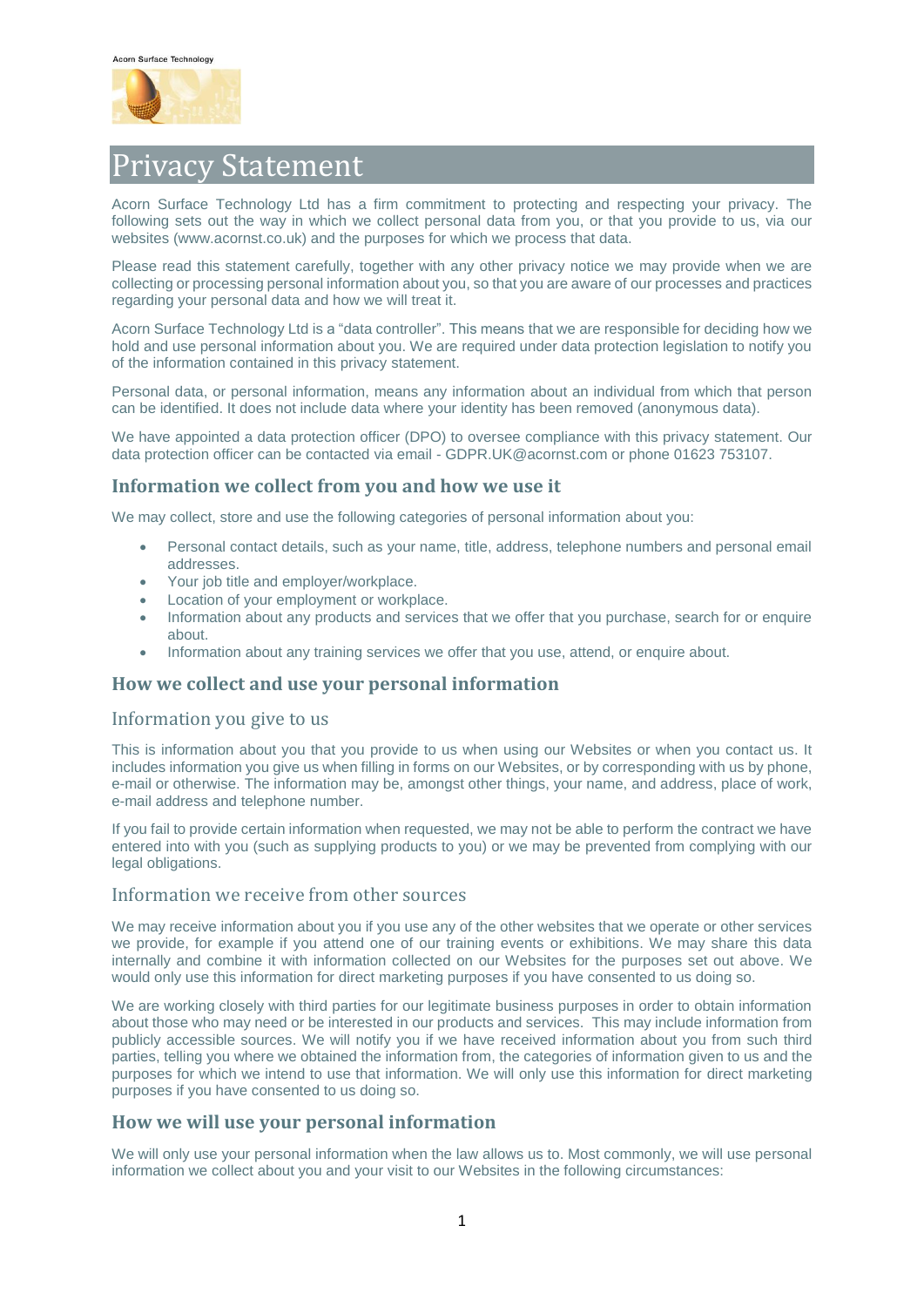



- to carry out our obligations arising under contracts we have entered into with you;
- where it is necessary for our legitimate interests (or those of a third party) and your own interests and fundamental rights do not override those interests (for example, to provide you with the information, products and services that you request from us, or for our internal business management and planning);
- where we need to comply with a legal obligation; and
- to notify you about changes to our products, services or this statement.

If you consent to us doing so, we will also use this information to provide you with:

- information about goods and services we offer that are similar to those that you have already purchased or enquired about
- information about other goods or services we offer that we feel may interest you
- pricing information
- information about our training services
- information about events we may hold or attend
- information about promotional programs we may be running from time to time.

If you do not want us to use your data in this way, or no longer want us to do so, please inform us of your preference by:

contacting us at 01623 753107 or at GDPR.UK@acornst.com

All information collected about your visit to our Websites is gathered collectively rather than individually. We use this information:

- to help diagnose problems with our server and to administer our Websites, including improving our Websites and ensure that content is presented in the most effective manner for you and your computer;
- for our internal operations to allow us to determine statistical usage of the Websites and its associated pages and for research purposes. This allows us to see which areas are more popular than others on the Websites, the paths taken to reach each page, and it also allows us to gauge the effectiveness of any promotional programs we may be running at the time;
- to measure or understand the effectiveness of advertising we serve to you and others on our Websites; and
- as part of our efforts to keep our site safe and secure.

Some of the above grounds for processing will overlap and there may be several grounds which justify our use of your personal information.

We will only use your personal information for the purposes for which we collected it, unless we reasonably consider that we need to use it for another reason and that reason is compatible with the original purpose. If we need to use your personal information for an unrelated purpose, we will notify you and we will explain the legal basis which allows us to do so. Please note that we may process your personal information without your knowledge or consent, in compliance with the above rules, where this is required or permitted by law.

# **Disclosing your personal information to third parties**

We will share your personal information with third parties where required by law, where it is necessary to administer our business relationship with you or where we have another legitimate interest in doing so. This may include third-party service providers, advertisers and other entities in the Aalberts Group.

We may share your personal information with other third parties, for example in the context of the possible sale or restructuring of the business. We may also need to share your personal information with a regulator or to otherwise comply with the law. Any personal information you give to us will not be disclosed to any third party for the purpose of that third party contacting you to market its products or services to you.

We require all our third-party service providers and other entities in the group are required to take appropriate security measures to protect your personal information and to treat it in accordance with the law. We do not allow our third-party service providers to use your personal information for their own purposes. We only permit them to process your personal information for specified purposes and in accordance with our instructions. We do not envisage transferring your information outside the EU. If we do, you can expect a similar degree of protection in respect of your personal information.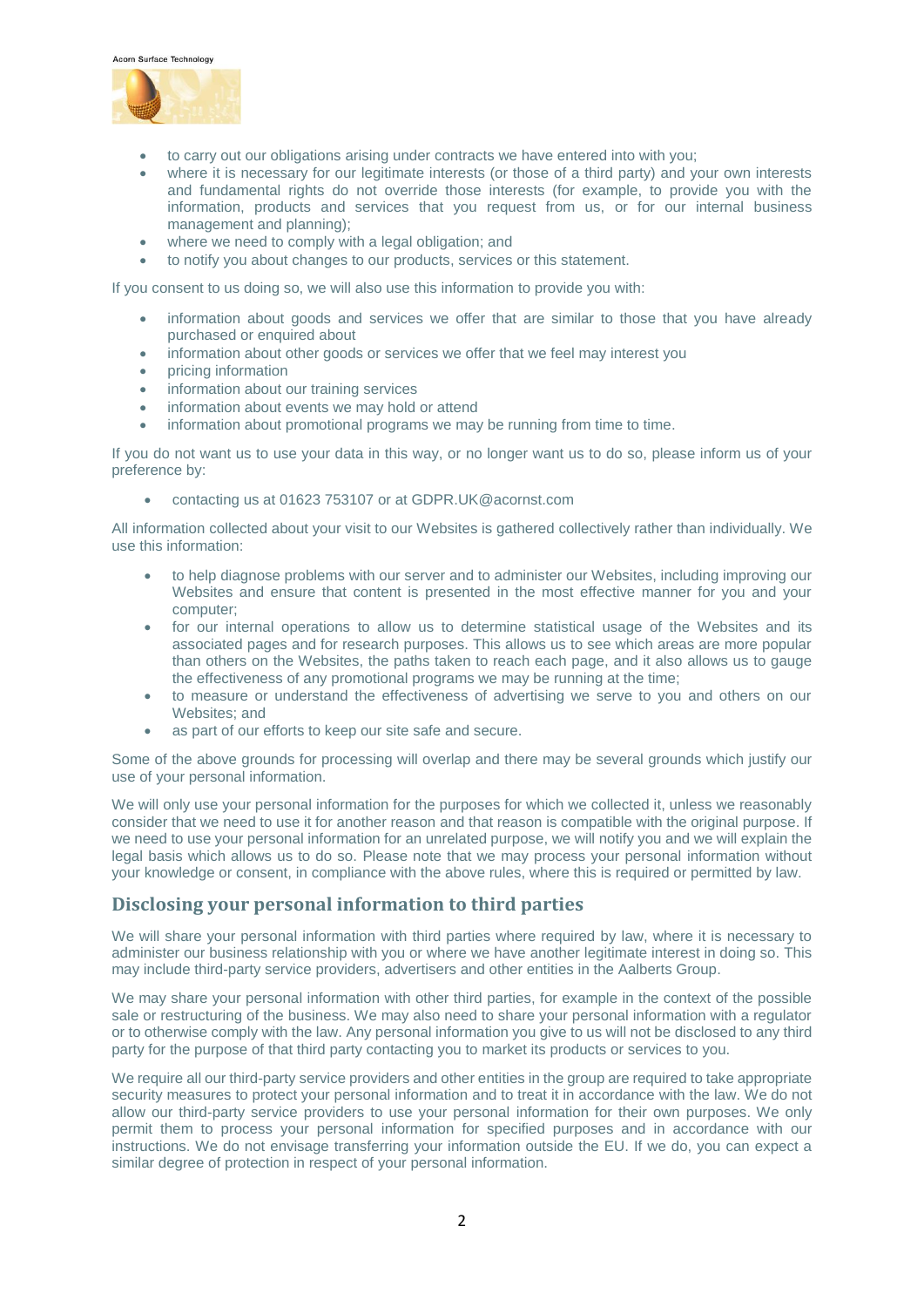



# Third-party service providers

Third-party service providers include our contractors, designated agents and other entities within our group. The following activities are carried out by third-party service providers:

- email management
- website development and design
- website hosting
- back up and administration services
- training certificate provision
- **IT Services, Software suppliers and services**
- System maintenance support and hosting of data

#### Other entities in our group

We will share your personal information with other entities in our group as part of our regular reporting activities on company performance, to enable comparisons to be made (for example across different markets), or in the context of a business reorganisation or group restructuring exercise.

#### **How we protect your information**

All information you provide to us is stored on our secure servers

We have put in place measures to protect the security of your personal information. Once we have received your information, we will use strict procedures and security features to try to prevent your personal information from being accidentally lost, used or accessed in an unauthorised way, altered or disclosed. In addition, we limit access to your personal information to those employees, agents, contractors and other third parties who have a business need to know. They will only process your personal information on our instructions.

We have put in place procedures to deal with any suspected data security breach and will notify you and any applicable regulator of a suspected breach where we are legally required to do so. Third parties will only process your personal information on our instructions and where they have agreed to treat the information confidentially and to keep it secure.

Unfortunately, the transmission of information via the internet is not completely secure. Although we will do our best to protect your personal data, we cannot guarantee the security of your data transmitted to our Websites; any transmission is at your own risk.

# **How long we keep your personal data**

We will only retain your personal information for as long as necessary to fulfil the purposes we collected it for, including for the purposes of satisfying any legal, accounting, or reporting requirements. Details of retention periods for different aspects of your personal information are available in on request by contacting GDPR.UK@acornst.com

To determine the appropriate retention period for personal data, we consider the amount, nature, and sensitivity of the personal data, the potential risk of harm from unauthorised use or disclosure of your personal data, the purposes for which we process it and whether we can achieve those purposes through other means, and the applicable legal requirements. In some circumstances we may anonymise your personal information so that it can no longer be associated with you, in which case we may use such information without further notice to you.

# **Your rights**

You have several rights in law to control your personal information in certain circumstances.

 You have the right to ask us not to process your personal data for direct marketing purposes. We will not use your data for such purposes unless you have consented to us doing so. You can exercise your right to prevent all or some types of such processing by contacting us at GDPR.UK@acornst.com